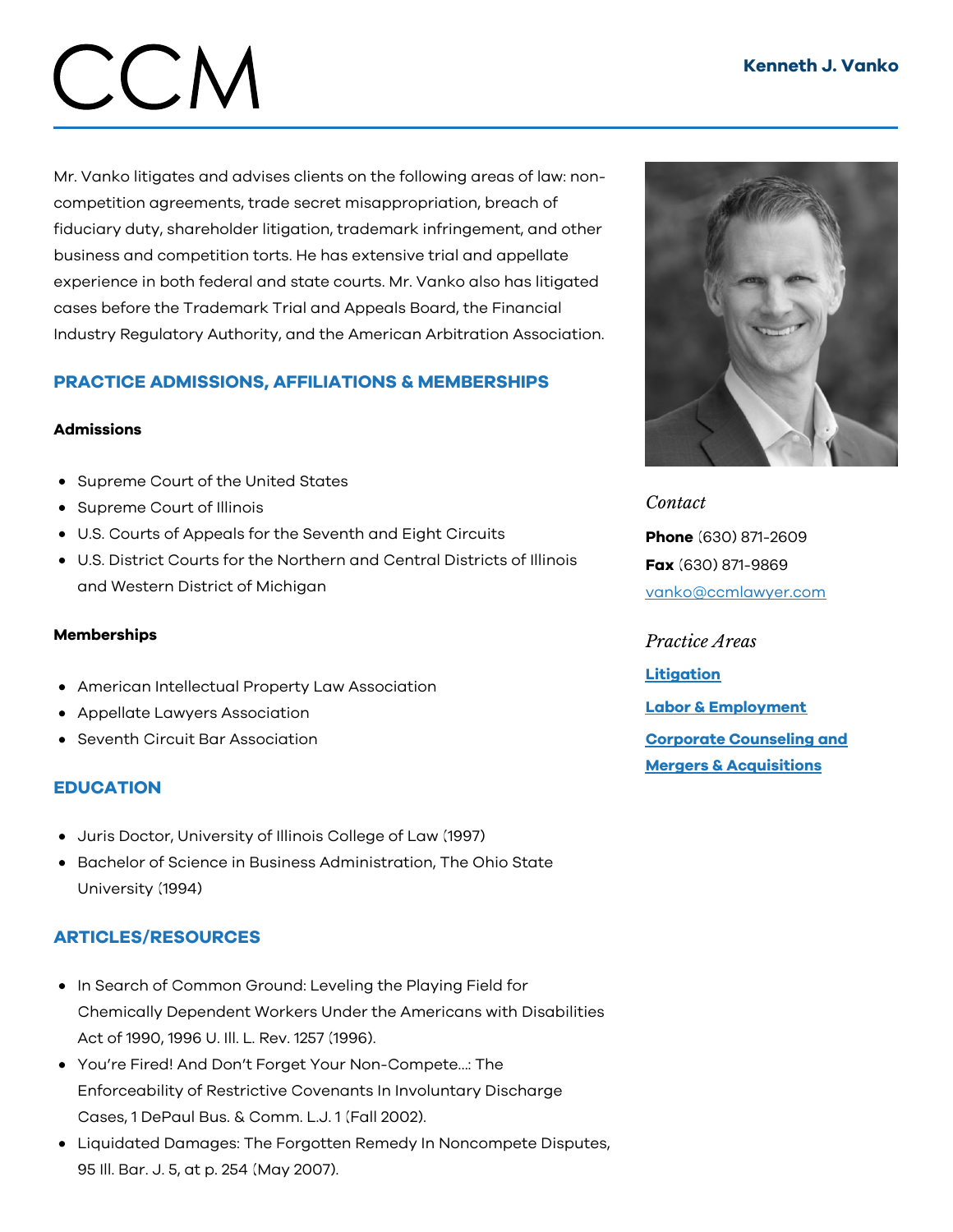- Non-Traditional Non-Competes: Designing Non-Competition Agreements to Hold Up in Court, 101 Ill. Bar. J. 11, at p. 568 (November 2013).
- Proving Lost Profits Under Illinois Rule of Evidence 701, Kane County Bar Briefs Sept. 2014, at p. 56.
- Since 2008, Mr. Vanko has published a blog titled Legal Developments in [Non-Competition](http://www.non-competes.com) Agreements, which can be found at www.noncompetes.com

### REPRESENTATIVE CASES

- Summary judgment on \$5 million trade secret dispute involving retail insurance brokerage industry, excluding all expert testimony related to lost profits and royalty damages
- Summary judgment on behalf of start-up labor staffing firm brought by industry-leading competitor on claims of trade secret misappropriation and breach of non-competition agreements, affirmed on appeal
- Judgment of dissolution for petitioning shareholders in Champaignbased investment advisory firm, following six-day bench trial, with corresponding attorneys' fee sanction award exceeding \$120,000
- Judgment following bench trial in Indiana state court in favor of defendants in non-compete and trade secret dispute in the auto glass replacement industry
- Judgment in DuPage County following bench trial in favor of defendant employee arising out of claim for breach of noncompetition covenant
- Judgment following bench trial in DuPage County in favor of minority shareholder and former director on claim for usurpation of corporate opportunity
- Successful defense of cancellation proceeding before United States Patent and Trademark Office\'s Trademark Trial and Appeal Board, where dispute concerned priority of use over registered service mark
- Dismissal of vertical non-competition claims brought by print brokerage company against manufacture of adhesive labels
- Dismissal of employee non-competition claim brought by office equipment manufacturer against designer and salesperson
- Dismissal of claims against printing and sign company on grounds of Copyright Act preemption
- Preliminary injunctions in federal district courts in Minnesota and Montana for publicly-traded industrial supplier arising out of claims for breach of non-competition agreement
- Temporary restraining order against former executive for